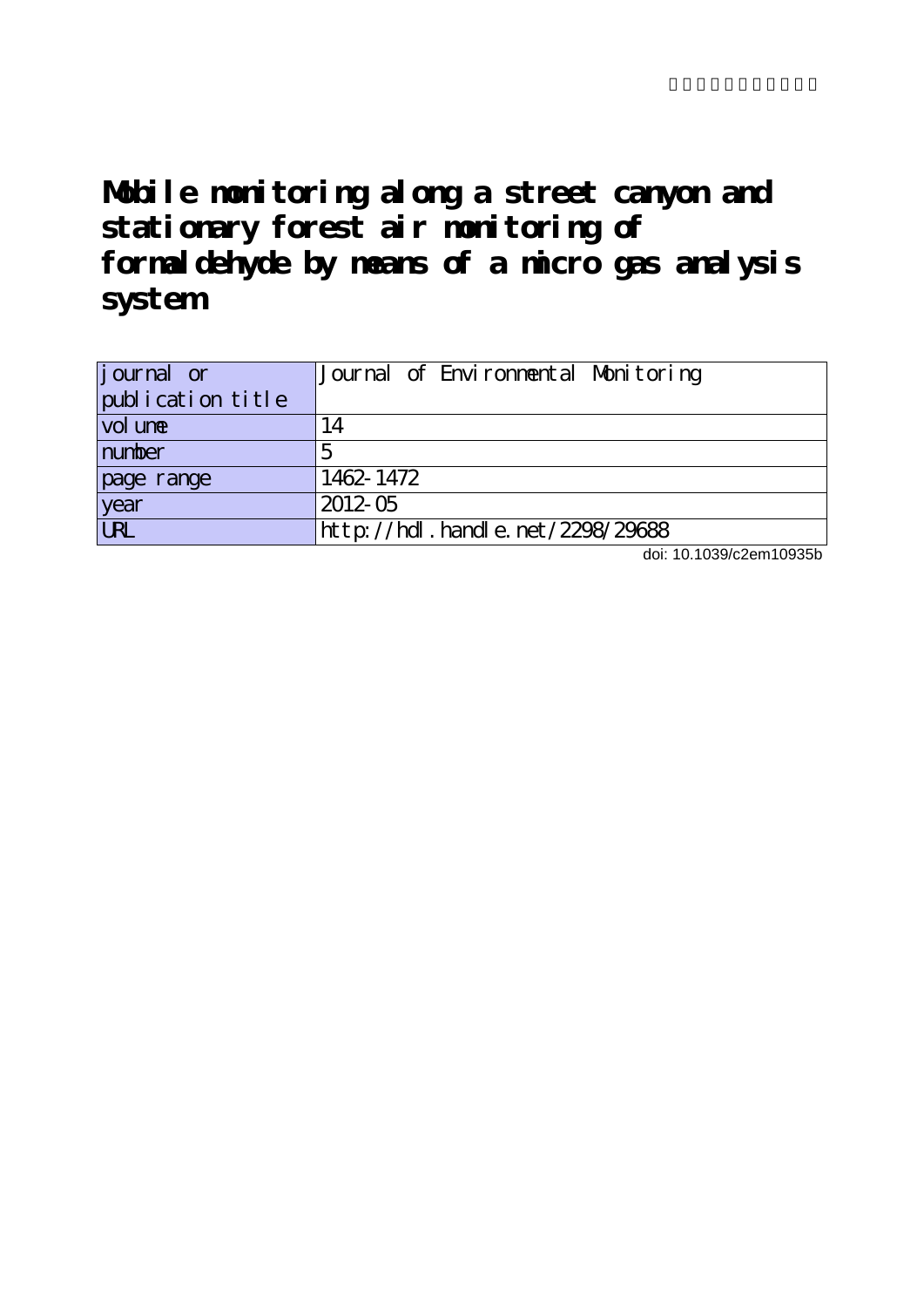PAPER

# Journal of Environmental Monitoring

Cite this: DOI: 10.1039/c0xx00000x

## www.rsc.org/xxxxxx

## **Mobile monitoring along a street canyon and stationary forest air monitoring of formaldehyde by means of a micro gas analysis system**

**Kei Toda,\*** *a*  **Wataru Tokunaga,** *<sup>a</sup>* **Yosuke Gushiken,** *<sup>a</sup>* **Kazutoshi Hirota,** *<sup>a</sup>* **Teppei Nose,** *<sup>a</sup>* **Daisaku Suda,** *<sup>a</sup>* **Jun Nagai** *<sup>a</sup>* **and Shin-Ichi Ohira** *<sup>a</sup>*

<sup>5</sup> *Received (in XXX, XXX) 20th November 2011, Accepted Xth XXXXXXXXX 20XX* **DOI: 10.1039/b000000x**

A micro gas analysis system (μGAS) was developed for mobile monitoring and continuous measurements of atmospheric HCHO. HCHO gas was trapped into an absorbing/reaction solution continuously using a microchannel scrubber in which the microchannels were patterned in a honeycomb structure to form a

- <sup>10</sup> wide absorbing area with a thin absorbing solution layer. Fluorescence was monitored after reaction of the collected HCHO with 2,4-pentanedione (PD) in the presence of acetic acid/ammonium acetate. The system was portable, battery-driven, highly sensitive (limit of detection  $= 0.01$  ppbv) and had good time resolution (response time 50 s). The results revealed that the PD chemistry was subject to interference from  $O_3$ . The mechanism of this interference was investigated and the problem was addressed by
- <sup>15</sup> incorporating a wet denuder. Mobile monitoring was performed along traffic roads, and elevated HCHO levels in a street canyon were evident upon mapping of the obtained data. The system was also applied to stationary monitoring in a forest in which HCHO formed naturally via reaction of biogenic compounds with oxidants. Concentrations of a few ppbv-HCHO and several-tens of ppbv of  $O_3$  were then simultaneously monitored with the μGAS in forest air monitoring campaigns. The obtained 1-h average
- <sup>20</sup> data were compared with those obtained by 1-h impinger collection and off site GC-MS analysis after derivatization with *o*-(2,3,4,5,6-pentafluorobenzyl) hydroxylamine (PFBOA). From the obtained data in forest, daily variations of chemical HCHO production and loss are discussed.

## **Introduction**

 $\overline{a}$ 

Formaldehyde (HCHO) is an important volatile compound in the  $25$  atmosphere, as well as in indoor air.<sup>1</sup> In urban areas, HCHO is primarily emitted from vehicles. For example, Zhao et al. reported that a gasoline engine vehicle emits HCHO at a rate of 0.6 mg km<sup>-1</sup>. On the other hand, HCHO is formed in rural and natural ecosystems via photochemical reaction of biogenic 30 volatile organic compounds  $(BVOCs)$ .<sup>3,4</sup> Gaseous HCHO is decomposed by photolysis and OH radicals.<sup>5</sup> HCHO is also a precursor to  $HO_2$  radical and ozone in gas phase reactions,<sup>6</sup> as well as to formic acid in aqueous reactions such as aerosols and rain drops.<sup>7-9</sup> Thus, HCHO is formed via several pathways and <sup>35</sup> has multiple fates. Indeed, HCHO is a hub-compound of atmospheric reactions, which makes HCHO analysis extremely attractive to promote further understanding atmospheric chemistry and its risks to human health.

Currently, the most popular method for analysis of gaseous <sup>40</sup> HCHO is collection using a silica gel cartridge impregnated with 2,4-dinitrophenylhydrazine (DNPH) followed by organic solvent extraction and high performance liquid chromatography (HPLC).4,10,11 Although the DNPH-HPLC method is convenient for obtaining spot data for indoor analysis, it requires a long <sup>45</sup> collection time and is not suitable for atmospheric trace level analysis. Gu et al. recently proposed a novel method in which a HCHO was trapped directly by a new sorbent known as a metal– organic framework, after which thermal desorption was used to introduce the trapped HCHO to the gas chromatograph.<sup>12</sup> A good <sup>50</sup> limit of detection (0.5 ppbv) was obtained by 10 min of sampling and laboratory instrumental analysis using this technique. Many continuous methods for detailed analysis have been reported. These methods utilize continuous collection devices such as coil denuders,13-16 and membrane based annular diffusion scrubbers  $55$  with Nafion tubes,  $17$  porous polypropylene tubes,  $18$  or porous polytetrafluoroethylene (PTFE) tubes. <sup>19</sup> HCHO is extremely sticky and easily collected into aqueous absorbing solution due to its high Henry's law constant of 5020 M atm<sup>-1</sup> at 25°C.<sup>20</sup> Chemical determinations of HCHO collected in the aqueous 60 phase are conducted using DNPH,<sup>19</sup> 3-methyl-2-benzothiazolone  $(MBTH)<sup>21</sup>$  for spectrophotometric analysis and 2,4-pentanedione (PD) (acetyl acetone),  $^{22,23}$  1,3-cyclohexanedione (CHD),  $^{24}$  and 5,5-dimethylcyclohexane-1,3-dione (dimedone)  $^{25}$  for fluorometric analysis. Dasgupta et al. examined several reactions  $65$  for HCHO analysis and favored PD chemistry.<sup>26</sup> In this study, we propose a novel micro gas analysis system (μGAS) to determine trace levels of HCHO in the field using PD chemistry. The portable  $\mu$ GAS was developed for field measurement of H<sub>2</sub>S and  $SO_2^{27}$  and on site medical diagnostics<sup>28</sup> and treatments.<sup>29</sup> Special <sup>70</sup> techniques for μGAS analysis have been developed including pneumatic/electroosmotic flow control <sup>30</sup> and on-site calibration with a micro standard gas generator. $31$  Miniaturized gas analyzers

*<sup>a</sup> Department of Chemistry, Kumamoto University, Kurokami 2-39-1, Kumamoto 860-8555, Japan. Tel: +81-96-342-3389; Email: todakei@sci.kumamoto-u.ac.jp*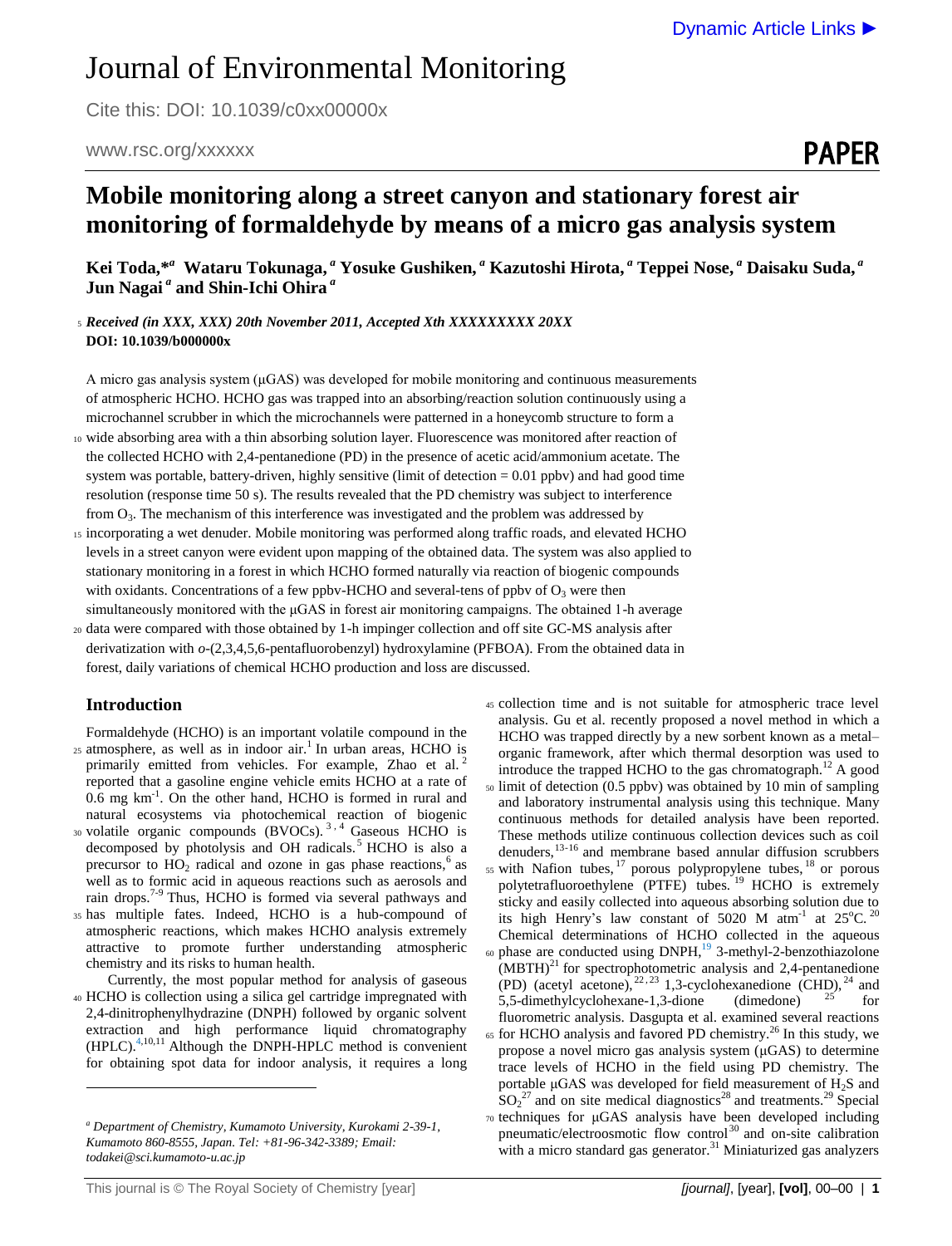are currently of considerable interest, and their applications range from atmospheric monitoring to medical diagnosis and counterterrorism. 32,33

- In this study, HCHO analysis using the μGAS was <sup>5</sup> investigated and applied to mobile analysis in a street canyon. Stationary simultaneous analyses were repeated in two years in a forest for isoprene, monoterpenes, organic acids,  $NO_x$  and  $O_3$ ,<sup>34</sup> together with HCHO. During the forest study, slight interference from  $O_3$  was observed, and this interference was not negligible
- 10 during trace HCHO analysis when the  $O_3$  concentration was high, as in situations when oxidant or photochemical smog warnings

## **Experimental**

#### **Reagents**

- <sup>25</sup> Working absorbing/reaction solution was prepared from two stock solutions, 0.03 M PD (Tokyo Kasei, Tokyo, Japan), and  $0.75$  M acetic acid  $+ 6$  M ammonium acetate (both from Nacalai Tesuque, Kyoto, Japan). The working solution was prepared immediately before use by mixing the two stock solutions and <sup>30</sup> milli-Q water (1: 1: 1) to give final concentrations of PD, acetic
- acid and ammonium acetate of 0.01, 0.25 and 2 M, respectively.
- HCHO test gas was prepared as previously described.<sup>21</sup> Briefly, HCHO aqueous solution (0.1~1 mM, 40 mL) in an impinger was placed in a 20°C water bath and then bubbled with  $35$  purified air applied at a rate of 200 mL min<sup>-1</sup>. The bubbler temperature was set lower than the ambient temperature to prevent water condensation in the air line. Dong and Dasgupta demonstrated a concrete relationship between vapor pressure  $P_{\text{HCHO}}$  (atm) and aqueous concentration [HCHO] (M) as a <sup>40</sup> function of the absolute temperature *T* as eq. 1 in the range from
- 0.01 mM (3.3 ppbv) to 6.9 mM (1.3 ppmv).<sup>3</sup>

[HCHO] = 
$$
10^{(4538/T - 11.34)} \times P_{\text{HCHO}}^{(252.2/T + 0.2088)}
$$
 (1)

Note that the exponential relationship fits to their experimental, not linear relationship, due to formation of hydrated *gem*-diol.<sup>36</sup>

- <sup>45</sup> According to eq. 1, 0.10 ppmv HCHO vapor was obtained by bubbling 0.53 mM HCHO solution at 20°C and 1.0 atm. The outlet gas was diluted just after the impinger with purified dry air to obtain the desired concentration. It should be noted that the aqueous HCHO concentration decreases very gradually due to the <sup>50</sup> vaporization; specifically, the HCHO generation rate decreases 0.25% h<sup>-1</sup> under these conditions. Therefore, the HCHO vapor
- generator solution was exchanged every 8 h or prepared immediately before use.

#### **System setup and procedure**

- <sup>55</sup> Diagrams of the systems for mobile and stationary monitoring are shown in Fig. 1a and b, respectively. HCHO gas was collected into the absorbing/reaction solution using a microchannel scrubber<sup>28</sup> in which the microchannels (220  $\mu$ m in width and 100 μm in depth, 600 μm in length on each side of hexagon) were <sup>60</sup> arranged in a honeycomb pattern (HMCS) and covered with a gas
- permeable membrane (Pereflon® HP-045-30, *t* 30 μm, pore size 0.45 μm) made of porous polytetrafluoroethylene (pPTFE) obtained from Sumitomo Fine Polymer, Osaka, Japan. Sample gas was aspirated through the scrubber block at  $200 \text{ mL min}^{-1}$  by
- <sup>65</sup> a miniature airpump (mAP), CM-15-12 (Enomoto Micropump, Tokyo), while controlling the flow rate with a needle valve equipped with a flow meter (AFC; RK200-V-B-6H-AIR-0.5L/min, Kojima Instruments, Kyoto). The absorbing solution

were occurring. In this work, the mechanisms of  $O_3$  interference and countermeasures for this problem were investigated. The compensated HCHO results in a few ppbv levels agreed well with <sup>15</sup> data obtained by conventional 1 h collection followed by derivatization with *o*-(2,3,4,5,6-pentafluorobenzyl) hydroxylamine (PFBOA) and gas chromatography mass spectrometry (GC-MS). Based on the results obtained for the forest, the contributions of each reaction of BVOC with an oxidant to form <sup>20</sup> HCHO are discussed. Daily variations in the HCHO formation and loss are also estimated.

was pumped  $(100~150~\mu L \text{ min}^{-1})$  into the microchannel of the <sup>70</sup> scrubber using a microring pump (mRP) (RP-Q1-N-P20A-DC3V, Aquatech, Osaka) equipped with Norprene® tubing (1.2 mm  $\times$ 2.5 mm) for mobile analysis. In the case of stationary analysis, a peristaltic pump (Minipuls 3, Gilson, Middleton, WI) with 0.25 mm i.d. PVC tubing was used to pump the liquid. After passing <sup>75</sup> through HMCS, the solution was passed through a reaction tube (PTFE, 0.38 mm i.d.  $\times$  65 cm) coiled around a 47- $\Omega$  porcelain enamel register powered to be 70°C. The coil was wrapped with an aluminum tape and a micro thermocouple was inserted (621- 2158, RS-Components, Yokohama, Japan).

The fluorescence was monitored using a commercial fluorescence spectrophotometer (FP-2020 Plus, Jasco, Tokyo) with excitation and emission wavelengths of 410 and 510 nm, respectively, and slits of excitation and emission of 18 nm and a gain of 1000×. For mobile analysis, a miniature fluorescence <sup>85</sup> detector with a UV-LED (emission maximum 405 nm, 99405, Led-On, Sagamihara, Japan) was developed. The LED was driven by a constant current of 20 mA. A glass capillary (i.d. 1.1  $mm \times t$  0.2 mm; Chase Scientific Glass, Rockwood, TN) was used as the fluorescence cell. A 1.0 mm quartz optical fiber (MK-<sup>90</sup> 08, Sumitomo Electric Industries, Osaka) was inserted into the cell to introduce fluorescence to the photodiode OPT301 obtained from Texas Instruments. A color filter (SC46, Fujifilm, Tokyo) was pasted on the optical window of the photodiode to eliminate the scattering light  $( $460 \text{ nm}$ ). The photodiode current was$ 95 converted to voltage with a 470 MΩ resistor in a preamplifier board and the signal was further amplified 100 times in the main circuit board of the μGAS.

Sample air was introduced *via* a shortcut bypass to obtain measurement signal or a column packed with activated charcoal <sup>100</sup> produced from coconut shells (Nacalai Tesque) to produce a blank signal. The measurement/blank was switched with a threeway solenoid valve (3SV) (MTB-3R-NN4 12VDC, Takasago Electric, Nagoya). The 3SV was off for 2 min for measurement signal and on for 3 min for blank signal (or 3.33 min and 6.67 <sup>105</sup> min) in cyclic mode to obtain data every 5 or 10 min. The system also has a continuous mode, which provides a signal continuously. The former was advantageous to trace analysis, while the latter was advantageous to mobile monitoring.

If there was concern regarding interference from  $O_3$ , <sup>110</sup> another 3SV with a wet scrubber composed of a Nafion tube (TT-110; i.d. 2.18 mm  $\times$  o.d. 2.74 mm  $\times$  effective length 200 mm; Perma Pure, NJ) jacketed with Teflon tubing  $(4 \text{ mm } i.d. \times 6 \text{ mm})$ o.d.) was added (shown in a dashed line rectangle of Fig. 1b). Pure water was introduced in the gap between the Nafion and  $_{115}$  jacket tubes at a flow rate of approximately 1 mL min<sup>-1</sup>. HCHO gas was removed completely using the wet scrubber, while  $O_3$ was allowed to pass through.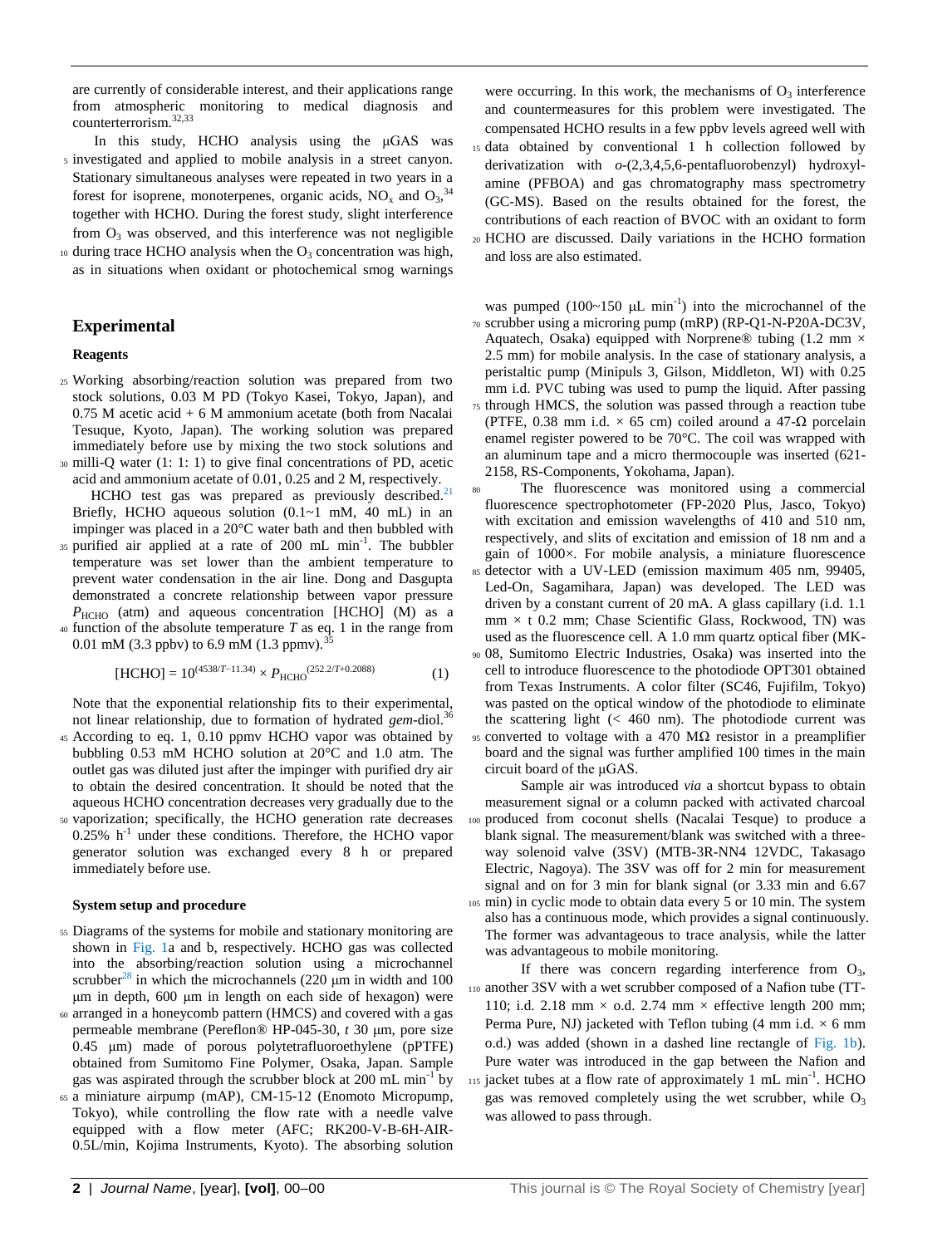

**Fig. 1** Flow diagram of μGAS for mobile monitoring (a) and stationary trace measurement (b). RB: reagent bottle; mRP: microring pump; HMCS: <sup>5</sup> honeycomb patterned microchannel scrubber; mHR: miniature heated reactor; mFD: miniature fluorescence detector; PD: photodiode; CF: color filter sheet; OF: optical fiber; WB: waste bottle; 3SV: three-way solenoid valve; AC: activated charcoal column; WS: wet scrubber; AFC: air flow controller; mAP: miniature airpump; PP: peristaltic pump; FD: commercial fluorescence detector; WS: wet scrubber.

#### **Field application and validation**

<sup>10</sup> **Mobile monitoring along a street.** Mobile monitoring was performed in Kumamoto, which is a typical moderate sized city in western Japan. The entire system was placed into an aluminum box (35 cm  $\times$  29 cm  $\times$  17 cm), including the miniature airpump and a motorcycle battery. Measurements were taken in <sup>15</sup> continuous mode and data were logged into the memory of the circuit board after being converted into the HCHO concentration. The ambient HCHO level was monitored by walking along a city street with the instrument. The instrument position was monitored using a global positioning system (eTrex Legend obtained from <sup>20</sup> Garmin, KS) during the survey.

**Forest air monitoring.** HCHO in forest air was monitored in a laboratory located at Tatsuta Mountain, Kumamoto (N  $32^\circ$ 49', E 130° 44'), which is part of the Forestry and Forest Products Research Institute. Cars are restricted from entering the area in

- <sup>25</sup> which the laboratory is located. Outside air was aspirated into the laboratory via a manifold and then applied to a  $NO<sub>x</sub>$  monitor (model 42i, Nippon Thermo, Kyoto), portable GC (RGM-1, Round Science, Kyoto) and our original instrument, a single column trapping/separation–chemiluminescence detection
- 30 (SCTS-CL) system for isoprene analysis.<sup>37-39</sup> An O<sub>3</sub> monitor (model 49i, Nippon Thermo) aspirated air separately because its high aspiration rate interfered with samplings of the other instruments. A PTFE filter  $(\phi 47$  mm) (PF020, Advantec, Tokyo) was placed at the inlet of the gas sampling line. The filter was
- <sup>35</sup> covered with a polyethylene terephthalate bottle with the bottom removed to protect it from wet and dry depositions. The inlet filter and the instruments were connected with a 1/4" tube (20 m) made of PTFE–perfluoroalkoxyethylene (PFA) copolymer. The reagent solution for HCHO analysis was renewed every three
- <sup>40</sup> days, and signals of fluorescence obtained by the commercial
- **Batch-wise analysis of products from PD and O<sup>3</sup> .**  $75$  Products obtained by passing  $O_3$  gas through PD solution were examined under five conditions: (a) HCHO bubbling through PD solution, (b)  $O_3$  bubbling through PD solution, (c)  $O_3$  bubbling through water, (d) air bubbling through PD solution, (e) air bubbling through water. In the case of test (a), 2 ppmv HCHO <sup>80</sup> was passed through 10 mL of 0.03 M PD solution for 30 min.

detector were stored every second by the data logger (Midi logger GL200, Graphtec, Yokohama) together with  $NO<sub>x</sub>$  and  $O<sub>3</sub>$  data.

**Validation of the proposed method.** Validation of the μGAS HCHO analysis was conducted during the forest air <sup>45</sup> monitoring campaign. The μGAS data were compared with those collected by another method based on impinger collection followed by derivatization with *o*-(2,3,4,5,6-pentafluorobenzyl) hydroxylamine (PFBOA) and GC-MS analysis. Sample air was passed through an impinger containing 20 mL of water at a flow  $50$  rate of 1.0 L min<sup>-1</sup> for 60 min using a mass flow controller. The impingers were arrayed and the sampling impinger was changed automatically every hour using a collection changer circuit board that was made in house. The circuit board controlled a 24 piece array composed of a three-way solenoid valve (VQ-110-6G) on <sup>55</sup> two manifold blocks (VV3Q12-12) that were both from SMC, Tokyo. After collection, the absorbing solution in each impinger was transferred into a 50-mL separating funnel and 1.2 mL of 0.1% PFBOA aqueous solution was added. After 2 h of reaction in the dark, 0.32 mL of 9 M H2SO<sup>4</sup> , 8 g of NaCl, and 2 mL of *n*-<sup>60</sup> hexane were added. The funnel was then shaken for 5 min, after which the samples were allowed to stand for 10 min. The aqueous phase was drained and 1 mL of the organic phase was placed in a GC vial. Next, 2 μL of the extracted sample were injected into the GC (Trace GC Ultra, Thermo, Yokohama) in splitless mode and <sup>65</sup> passed through a capillary column (Inert Cap 5MS/Sil, 0.25 mm i.d.  $\times$  30 m, GL Sciences, Tokyo) with helium carrier applied at 1.0 mL min<sup>-1</sup>. The column oven temperature was initially set at 50°C for 3 min, after which it was ramped up to 120°C at 15°C min<sup>-1</sup>, and then to 260°C at 20°C min<sup>-1</sup>, where it was held for 2.5 <sup>70</sup> min. The eluted compounds were monitored using a mass analyzer (DSQ, Thermo) at *m*/*z* 181 and 195 for quantitative analysis and qualification, respectively, and the peak appeared at a retention time of ca. 7 min.

The solution was then mixed with  $0.75$  M acetic acid  $+ 6$  M ammonium acetate solution (AA) and Milli-Q water (1:1:1) and heated in hot water for 10 min to enable the reaction to proceed. The same procedure was performed using  $65$  ppmv  $O<sub>3</sub>$  (b) or  $85$  purified air (d) instead of HCHO gas. In cases in which  $O<sub>3</sub>$  was used, purified air was subsequently bubbled through the solution for 10 min to remove the dissolved  $O_3$ . The products were then analyzed by HPLC-FL-ESI-MS (HPLC: Ultimate 3000, Dionex,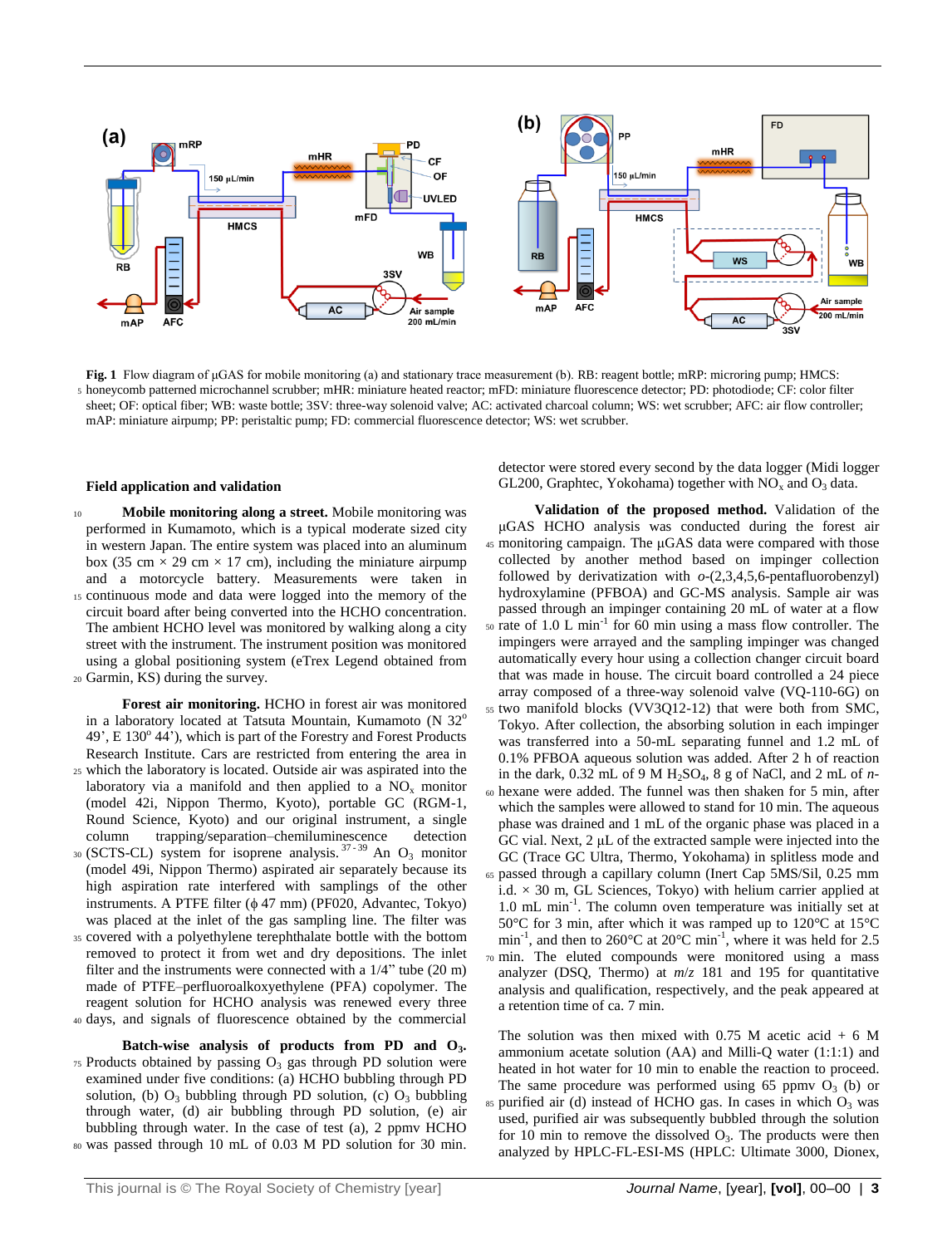Sunnyvale, CA; FL: FP-2020 Plus, Jasco; ESI-MS: MSQ Plus, Thermo). The ESI conditions were as follows: probe temperature

#### **Results and discussion**

#### **Reactor temperature**

5

45

The effects of the reactor temperature were examined and the obtained data are shown in Fig. 2. The response intensity was <sup>10</sup> small at room temperature, but increased dramatically as the reactor temperature increased from 40°C to 70°C, after which the change in intensity was small. While the peak height differed with different liquid flow rates, similar temperature effects were observed for both conditions at 100 and 150  $\mu$ L min<sup>-1</sup>. Above

- <sup>15</sup> 80°C, the baseline became noisy due to bubble formation. Based on these results, 70°C was selected for further experiments. The reaction coil was effectively heated by a small resistor as described in the Experimental section and the reaction was achieved with a short reaction time (reaction coil passing time: 45
- 20 s at 100 μL min<sup>-1</sup> and 30 s at 150 μL min<sup>-1</sup>). The normal power consumption required to maintain the reactor temperature at 70°C at a room temperature of 25°C was only 0.37 W.

#### **Performance of the µGAS system for measurement of HCHO**

The response chart produced by the μGAS is shown in Fig. 3. <sup>25</sup> HCHO gas at 0 to 20 ppbv was measured in cyclic mode, after which the test gas was passed through a bypass column and an active carbon column alternatively to obtain the signal and the baseline, respectively. The repeatability of the responses was good, and the deviations were 2.5, 1.5, 1.0, 0.78 and 0.44% for 4,

350°C, cone voltage 75V, and dwell time 0.20 s in positive mode while applying 3 kV to the needle.

<sup>30</sup> 8, 12, 16 and 20 ppbv HCHO, respectively. The calibration curve obtained from the data was linear and the correlation coefficient  $(R<sup>2</sup>)$  was 0.9992. The calibration curve was linear to 100 ppbv with an  $R^2$  of 0.9975. The delay from the change in gas concentration to the start of the signal change was 60 s, while that <sup>35</sup> from the start of the signal change to attaining 90% of the final value was 50 s. The estimated limits of detection (LODs) from the results were 0.01 ppbv with the commercial fluorescence detector and 0.2 ppbv with the miniature fluorescence detector. The system was suitable to measure ppbv levels of HCHO, which <sup>40</sup> are the levels found on city streets and in forest air.



**Fig. 2** Effect of reactor temperature on the response signal obtained for 20 ppbv HCHO. Note that bubbles formed above 80°C.



**Fig. 3** Response chart obtained in the cycle mode with the commercial detector. In the test, 3SV was on for 3 min to obtain baseline and off for 2 min for response.

#### **Mobile monitoring of atmospheric HCHO**

- <sup>50</sup> Detailed spatial variations in atmospheric HCHO were analyzed using the μGAS. The device was light enough to walk with (5.0 kg including a 2.6-kg battery) and measurements could be made along a city street. The results of one of the measurement events (September 28, 2008) are shown in Fig. 4. During this
- <sup>55</sup> measurement event, the operator started walking near Kumamoto Castle and walked down the castle hill to the downtown area along a castle moat. The middle of the campaign area was in the center of the city (Tori-cho), where many cars were moving

slowly or stopped at traffic signals and both sides of the road <sup>60</sup> were surrounded with high buildings. After leaving the city center, the operator crossed a bridge. The HCHO levels near the castle and the bridge were obviously lower  $(1~5~$  ppbv) than those in the center, which was likely because there were fewer emission sources and wind was able to blow without interference from <sup>65</sup> buildings in these areas. Conversely, high HCHO levels (maximum 32.5 ppbv) were observed in the center downtown area. Even though Kumamoto is not a large city, high HCHO levels were found in this area. The main source of HCHO was likely vehicles stopping in the street, since gases accumulated in

<sup>70</sup> the area surrounded by buildings. High concentrations of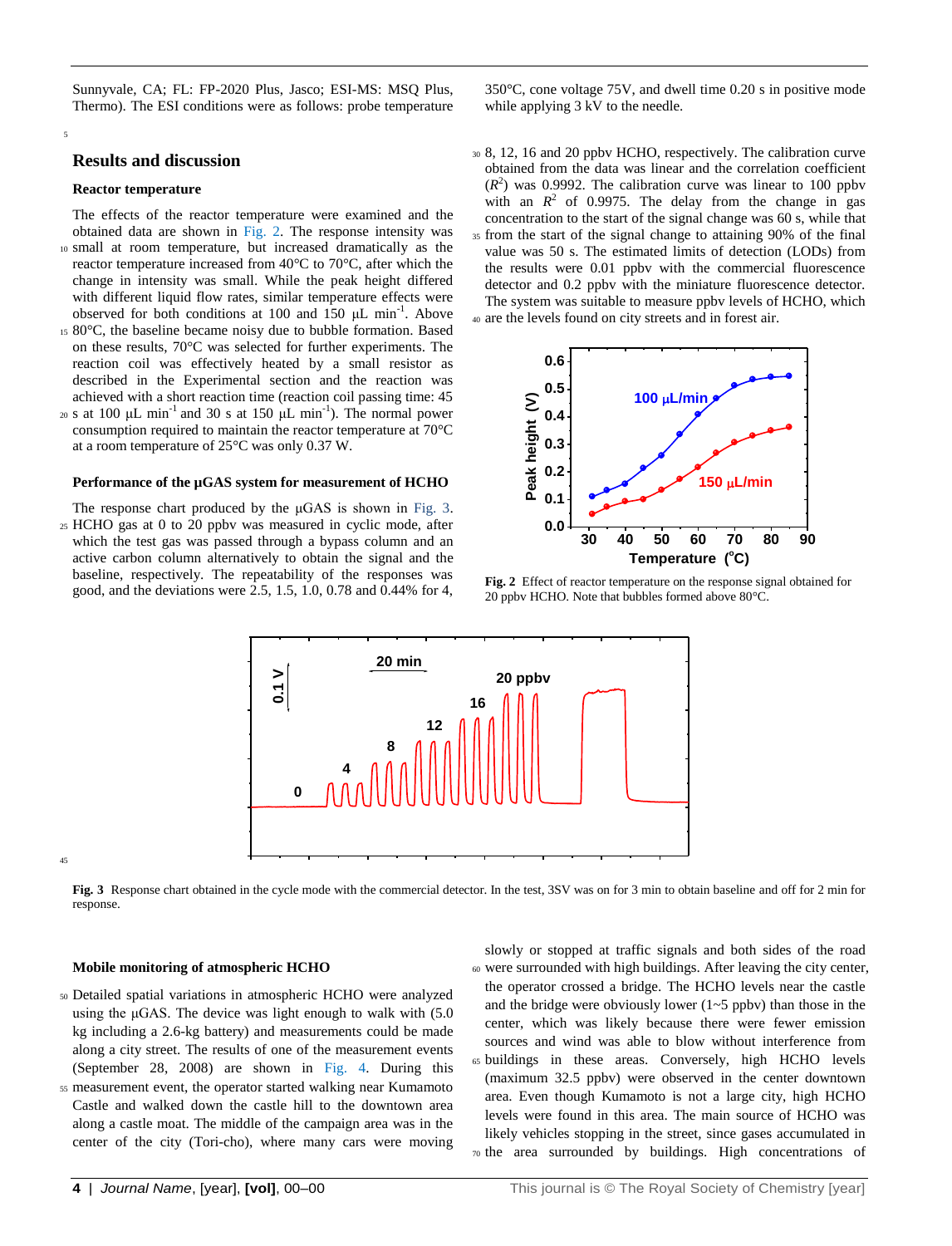pollution gases were sometimes observed in such street canyons. <sup>40</sup> The downtown HCHO levels were above the allowable limit (27 ppbv) determined for indoor air 8-h exposure in California.<sup>41</sup> Overall, the results presented here demonstrate

<sup>5</sup> that the HCHO level can vary dramatically in a short distance, and that the HCHO level may become high enough to be a concern to human health in downtown areas.



<sup>10</sup> **Fig. 4** Results of mobile monitoring of HCHO along a street in Kumamoto.

#### **Measurement of trace HCHO under elevated O<sup>3</sup> conditions**

- **Interference from O<sup>3</sup> .** While relatively high <sup>15</sup> concentrations of HCHO were observed during downtown mobile monitoring, all measurements of forest air revealed only trace levels of HCHO. Specifically, the HCHO level was normally between 1 and 5 ppbv. In previous studies of trace HCHO levels, agreement between the data obtained using a coil denuder-
- <sup>20</sup> Hantzsch reaction-HPLC and DOAS was not good, resulting in uncertainty regarding the HCHO measurements.  $42, 43$  In the beginning of this study, the HCHO concentration was found to vary with time in a fashion similar to that of  $O_3$ . Synchronized changes of HCHO and  $O_3$  concentrations were thought to be
- <sup>25</sup> caused by the formation of HCHO from the reaction of hydrocarbons with  $O_3$  and OH. The formed HCHO was one of the sources of oxidants and a reaction cycle occurred in the atmosphere between  $O_3$  and HCHO, but  $O_3$  was not believed to interfere with the HCHO analysis. However, subsequent testing
- 30 of the  $\mu$ GAS in the laboratory revealed that  $O_3$  resulted in a small and positive effect on the measured HCHO levels. This positive error was likely from a fluorescent product formed with  $O_3$ during analysis. This is opposite to the negative error usually obtained in the conventional DNPH cartridge sampling caused by
- $35 \text{ O}_3$ . The positive  $\text{O}_3$  interference was likely due to formation of HCHO in the absorbing solution. Kozai and Matsumoto investigated aqueous reactions of PD and  $O_3$  and found that when 5 mM PD (250 mL) was treated with 9000 ppmv  $O_3$  (200 mL min-1 ), HCHO was identified as 0.27 mM, even after 5 min (the
- 40 first sampling).<sup>44</sup> These findings indicate that HCHO was formed from aqueous PD and dissolved  $O_3$  in a short reaction time, which was likely the same reaction that occurred in the microchannel scrubber in the present study.

The above hypothesis were confirmed by bubbling 2 ppmv  $45$  HCHO, 65 ppmv  $O_3$  and purified air separately through 20 mL of water and PD solution. After bubbling, the PD, acetic acid/ammonium acetate (AA) and water were mixed and heated in hot water for 10 min, and the compounds in the solutions were analyzed by HPLC-FL-ESI-MS. In the mass spectra, signals at  $50 \frac{m}{z}$  100 (the base peak) and 101 were observed in all experiments, which corresponded to enol and keto forms of PD, respectively. Both HCHO and O<sub>3</sub> treated PD samples produced a signal at  $m/z$ 194 as in Fig. 5ab to indicate the production of 3,5-diacetyl-1,4 dihydrolutidine (DDL), while the same mass signal was not  $55$  observed in the other samples as Fig. 5c (O<sub>3</sub> bubbled water, air bubbled PD, and air bubbled water). The mass spectrum data suggest that HCHO was produced by the reaction of PD with  $O_3$ . The HCHO production from  $O_3$  and PD likely occurred because the scrubbing was into PD solution directly. However, the single <sup>60</sup> reagent system was simple and easier to operate and obtain a stable baseline.

The di-ketone compound, PD, exists in aqueous solution as keto and enol forms as in Scheme 1. One of the enol forms is a terminal olefin (enol a), which reacts with  $O_3$  to produce HCHO <sup>65</sup> via molozonide. Ozonide may be an intermediate produced from the molozonide to generate HCHO. The other (enol b) is a major enol that also reacts with ozone to give two fragments, one of which might produce HCHO upon further reaction with  $O_3$ . These are possible mechanism to produce HCHO from PD and  $70 \text{ O}_3$  in our experiments and the previous work by Kozai and Matsumoto.<sup>44</sup>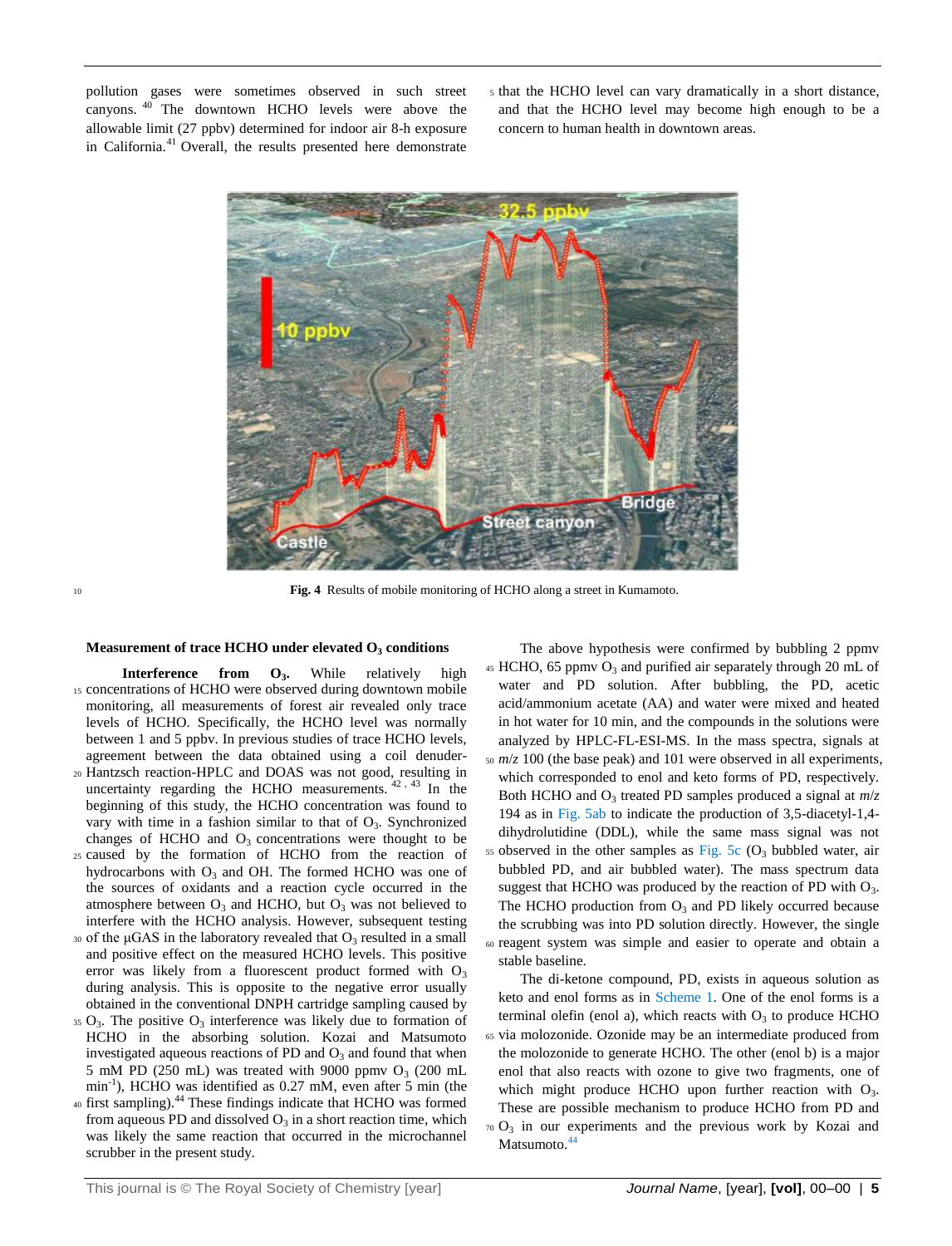

**Fig. 5** Mass spectra of HCHO and  $O_3$  treated PD solutions. First, five sets <sup>5</sup> of PD solution, AA solution and milli-Q water were prepared. HCHO, O<sup>3</sup> or purified air was then bubbled through the PD solution or the water. Next, the tested solution was mixed with the remaining solutions (AA and the water or the PD solution) to give a final ratio of 1:1:1. There were five combinations of gas and absorbers (a)–(e), which are described in the <sup>10</sup> Experimental section. There was no obvious peak at *m*/*z* 194 in (d) and (e), which was the same as in (c).

**Countermeasure for O<sup>3</sup> interference.** Although there was little interference from  $O_3$ , we decided that the interference must  $25$  be removed when the  $O_3$  level was higher than ten times the HCHO level. To accomplish this, selective removal of  $O_3$  was examined using columns packed with solid KI. The tested columns removed  $O_3$  quantitatively, which was confirmed by introducing 380 ppbv  $O_3$  into the columns and using the  $O_3$ 30 monitor. However, the  $\mu$ GAS response to  $O_3$  only decreased by

- 40–50%.  $I_2$  was formed in the KI column and then likely vaporized and was then captured in the absorbing solution, where it reacted with PD. When test air was passed through a bubbler containing iodine or hypochlorous acid solution before
- <sup>35</sup> introduction to the gas channel of the microchannel scrubber, a positive response was obtained. This result indicated that in addition to  $O_3$ ,  $Cl_2$  and  $I_2$  reacted with PD to generate HCHO in the absorbing solution. Furthermore, loss of HCHO from the KI



**Scheme 1** Equilibrium of PD in aqueous solution and its reaction with <sup>15</sup> ozone to produce HCHO.



Scheme 2 Possible mechanism of HCHO formation from PD and I<sub>2</sub>.

column was a concern during long term monitoring, and this loss <sup>40</sup> might not be negligible in the case of trace HCHO measurements.

- The mechanism of HCHO formation with  $I_2$  is less certain, but can be explained as follows. Iodine acts as a Lewis acid in the aqueous phase. An electron from an enol oxygen attacks the positively charged iodine atom, resulting in connection of the <sup>45</sup> atoms. The iodide then absorbs the electron to make the terminal  $CH<sub>2</sub>$  positive, so that the  $H<sub>2</sub>O$  is able to bind to and remove the terminal carbon. As a result, HCHO is released from the compound (Scheme 2). Thus the KI column did not eliminate the positive O<sub>3</sub> interference.
- <sup>50</sup> Next, removal of HCHO was examined using a cylindrical wet scrubber because the KI column could not eliminate the positive errors. Henry's law constant of HCHO is  $5 \times 10^5$  times higher than that of  $O_3$  (1.1 x  $10^{-2}$  M atm<sup>-1</sup>). Therefore, HCHO was quantitatively removed by a short wet scrubber composed of a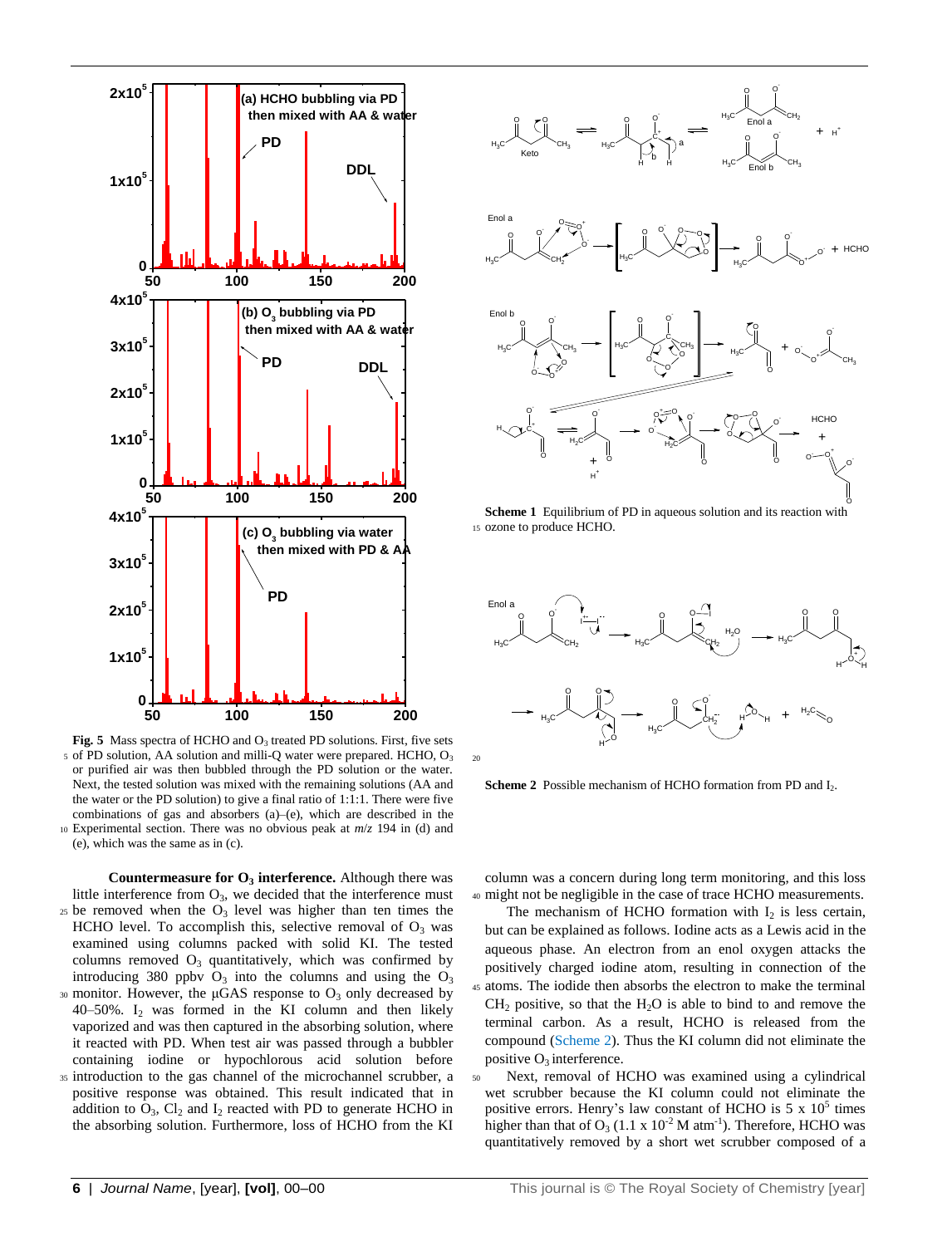Nafion tube surrounded with pure water. On the other hand, half of the  $O_3$  passed through the wet scrubber. HCHO was not detected by the μGAS when the Nafion wet scrubber was placed before the microchannel scrubber. The removal efficiency of the

- <sup>5</sup> wet scrubber was estimated to be 99% based on the spreadsheet developed by Berg et al., 45,46 assuming that the Nafion surface acted as a perfect sink for HCHO. The low levels of HCHO and high levels of  $O_3$  could be measured using PD chemistry with treatment of the air sample by two three-way solenoid valves, the
- <sup>10</sup> active carbon column and the wet scrubber (Fig. 1b and Fig. 6). The fluorescence intensities observed when the sample gas passed through the active carbon, the wet scrubber and the bypass corresponded to the signals of the blank,  $O_3$ , and  $O_3$  + HCHO, respectively. The concentrations of  $O_3$  and HCHO were obtained 15 from the following equations based on the data presented in Fig.

6:

$$
O_3 (ppbv) = 16.3 SIGwet (mV) - 5.2
$$
 (2)

HCHO (ppbv) = 0.0521 SIGbypass (mV) – 0.0224 O<sup>3</sup> (ppbv) – 1.05 (3)

<sup>20</sup> SIGwet and SIGbypass were obtained when the air sample passed through the wet scrubber and bypass, respectively. The calibrations were performed immediately before each forest air monitoring event.



25 **Fig. 6** Responses of the  $\mu$ GAS to HCHO and  $O_3$ .

Simultaneous measurements of HCHO and  $O_3$  were previously performed by Possanizini and Palo<sup>47</sup> and Uchiyama et al.48,49 using annular denuder sampling and cartridge sampling, <sup>30</sup> respectively, both followed by HPLC analysis. They used welldesigned chemical reactions of the two analytes. On the other hand, in this study, HCHO and  $O_3$  were simultaneously analyzed in near-real time without chromatographic separations.

**Comparison of data with those obtained with other** <sup>35</sup> **methods.** The simultaneous HCHO/O<sub>3</sub> measurement method was validated using other methods. First the  $O<sub>3</sub>$  data were compared with those obtained using a commercial  $O_3$  monitor based on UV absorption (Fig. 7). Both signals matched each other well. Additionally, the results obtained using both methods clearly  $40$  demonstrated that the  $O_3$  levels were very low on November 14, when the yellow sand aerosols came from China. During this period,  $O_3$  was likely consumed by catalytic reactions on the surface of the aerosols. Thus, the  $O_3$  level varied from 2.1 to 48.3 ppbv in the 73 h period. The relationship of the  $O_3$  data obtained <sup>45</sup> by the two methods for every 10 min can be expressed as follows:

O<sub>3</sub> by μGAS (ppbv) = 0.9995 O<sub>3</sub> by UV (ppbv) + 0.7975  

$$
R^2 = 0.8048
$$
 (4)

Although there were deviations, there was a good relationship between the data obtained using the two methods. As a result, PD  $50$  chemistry followed by fluorescence detection can be used for  $O_3$ 

monitoring as well. HCHO was also measured by derivatization with PFBOA followed by GC-MS analysis as described in the Experimental section. Salthammer and Mentese showed good agreement of <sup>55</sup> data obtained using the PD chemistry and by the DNPH method.<sup>50</sup> In our experiments, sensitivity of the DNPH method was not sufficient for forest HCHO monitoring so that the PFBOA method was used. The results are compared in Fig. 8. The HCHO levels measured using the modified μGAS agreed <sup>60</sup> well with those measured using PFBOA-GC-MS, but the μGAS had a better time resolution. Specifically, the time resolution of the μGAS was 10 min during the forest monitoring, while PFBOA-GC-MS required 1 h to obtain the same sensitivity. The data were obtained from measurements taken in the forest and an <sup>65</sup> experiment in our laboratory in which outside air was continuously introduced through a window. The relationship between the data obtained using the μGAS and PFBOA-GC-MS

systems for the forest and laboratory experiments is shown in panel b. The following equation described the relationship <sup>70</sup> between these datasets:

HCHO by 
$$
\mu
$$
GAS (ppbv) = 1.033 HCHO by GC (ppbv) – 0.0886  
\n $n = 36, R^2 = 0.9195$  (5)

Although the principles involved in these methods differed, the results obtained using them agreed well. The measurement in  $75$  which the μGAS was used with  $O_3$  compensation was simple and provided data in near real time, while the HCHO data at trace levels agreed with those obtained by PFBOA-GC-MS.



**Fig. 7** Comparison of O<sub>3</sub> data obtained using the modified-µGAS system and commercial O<sub>3</sub> monitoring based on UV-absorption.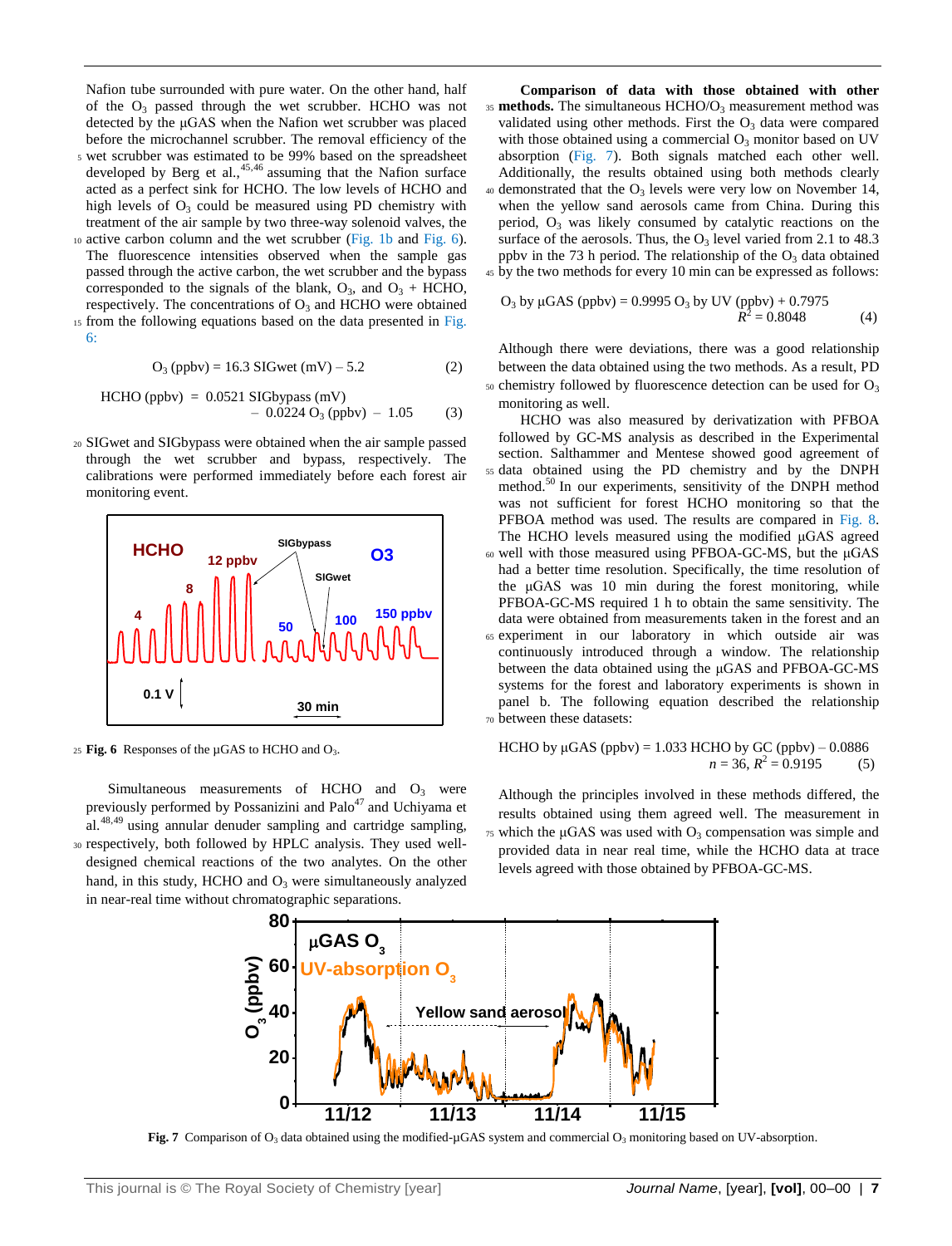

**Fig. 8** Validation of the HCHO data using the PFBOA-GC-MS method; changes in HCHO level with time obtained in the forest by the μGAS (●) and PFBOA-GC-MS  $\leftarrow$ ) in panel (a) and relationship of the data obtained using the two methods to analyse air sampled from outside the laboratory  $\Box$ ) and the forest (○)(b); values on the y-axis in (b) are averages of six data points obtained using the μGAS during 1-h of PFBOA sampling. Solid symbols in (b) <sup>5</sup> indicate data obtained without wet scrubber compensation.

50

#### **Production and loss of formaldehyde in forest air**

Air monitoring was performed in the forest. Daily and seasonal variations of isoprene were shown in a previous study<sup>34</sup> in which HCHO data were presented as one of the related compounds.

- <sup>10</sup> Typical time variations in HCHO are shown in Fig. 9 together with biogenic volatile organic compounds (BVOCs) and  $O_3$ obtained August 25–27, 2009. The time variation of emission and loss of isoprene in the same day were discussed in a previous paper. In the present study, the production and loss of HCHO in
- <sup>15</sup> the forests is discussed based on data obtained in the same campaign.

HCHO is formed by oxidation of volatile organic compounds. Therefore, the HCHO production rate, *P<sub>HCHO</sub>*, can be expressed by eq. 6, which includes the VOC concentrations [BVOC]*<sup>j</sup>* ,  $\alpha$  oxidant concentrations [Oxidant]<sub>*i*</sub>, reaction rate constants  $k_{ij}$  and yields of HCHO in the reactions *γij*. 51,52

$$
P_{\text{HCHO}} = \sum_{i} \sum_{j} (\gamma_{ij} k_{ij} [\text{BVOC}]_j [\text{Oxidant}]_i)
$$
 (6)

For estimation of the HCHO production rate, isoprene, *α*-pinene, and *β*–pinene were considered as the BVOCs that were primarily  $25$  observed in the campaigns, and OH and  $O<sub>3</sub>$  were the oxidants.

- The OH concentration was estimated from a graph for summer OH in the literature<sup>53</sup> as the manner of the previous work,<sup>54</sup> and the other concentrations, ambient temperature and solar irradiation were measured simultaneously. The parameters, *kij* and
- *30 γ<sub>ii</sub>*, used are shown in Table 1. Variations in HCHO production were estimated from these field results and detailed variations of the production via reaction of isoprene with OH radical are given in Fig. 10. The maximum production occurred around 2 pm every day because both of these compounds are formed with sunlight.
- <sup>35</sup> HCHO was primarily produced in the daytime. The daily production rate was obtained by integration of the variation curve. The daily production rates via the other reactions were estimated in the same way and summarized in Table 1. The total HCHO production was  $11.0 \pm 1.0$  ppbv d<sup>-1</sup>. The major production process
- <sup>40</sup> was isoprene/OH, which accounted for 70.4% of the total production. The HCHO yield of the isoprene/ $O<sub>3</sub>$  reaction was high  $(0.90)$  and the  $O<sub>3</sub>$  concentration also affected the HCHO

production. The HCHO production from *α*-pinene with OH and  $O_3$  was comparable, being  $0.89 \pm 0.09$  and  $1.00 \pm 0.24$  ppbv d<sup>-1</sup>, 45 respectively. The production from  $\beta$ -pinene/O<sub>3</sub> was negligible.



**Fig. 9.** Diurnal variations in HCHO and the related compounds. The OH concentrations were from ref. 54.



**Fig. 10.** Diurnal variations in the HCHO production via isoprene/OH reaction and the HCHO loss by OH.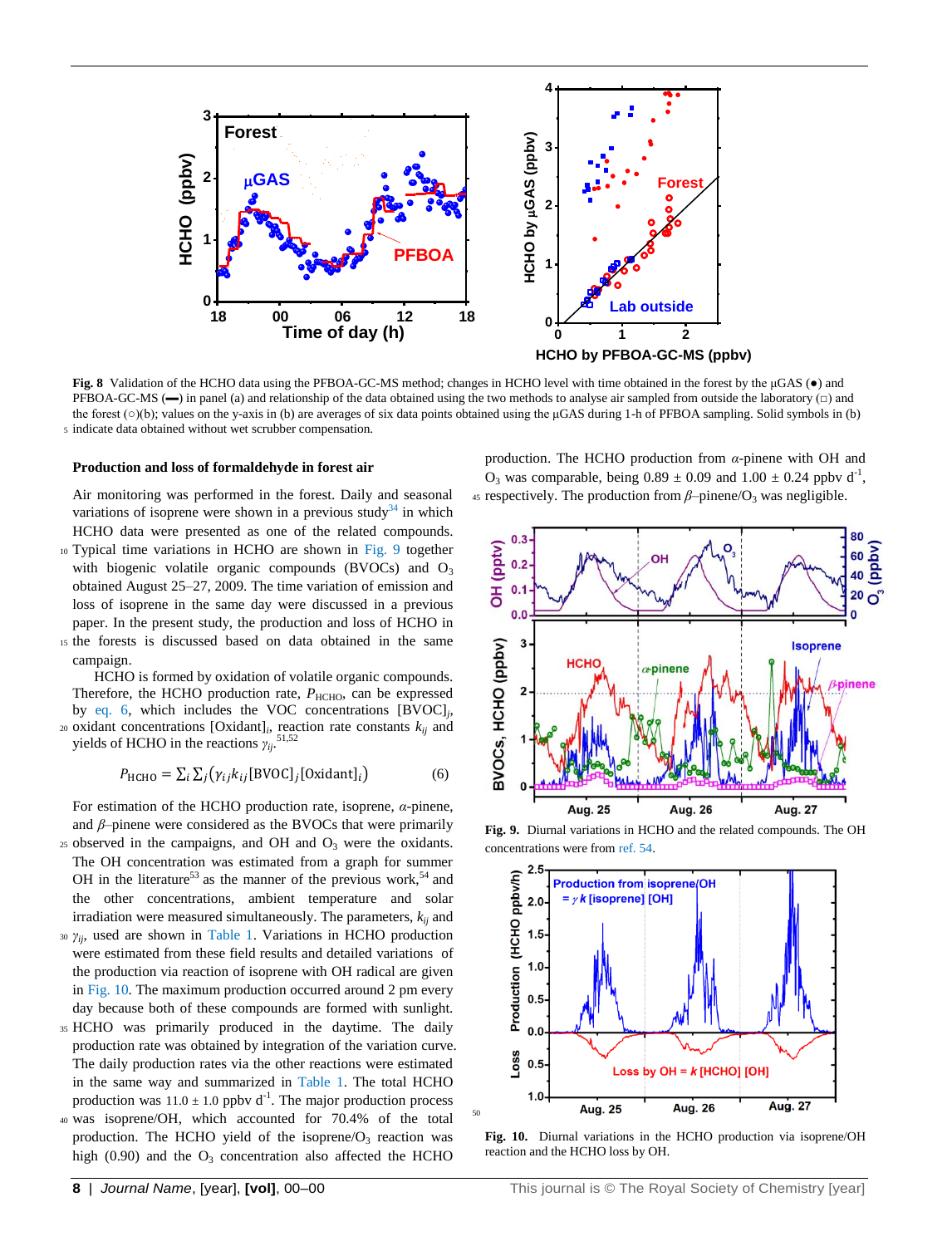**Table 1** Production and loss of HCHO by BVOC/oxidant reactions.

|                                   |                                                                              |                     |        | $HCHO$ production, $P_{HCHO}$ |                  |      |
|-----------------------------------|------------------------------------------------------------------------------|---------------------|--------|-------------------------------|------------------|------|
| Reaction                          | Rate constant, $k$ (cm <sup>3</sup> molecule <sup>-1</sup> s <sup>-1</sup> ) |                     | Yield* | Max                           | Daily            |      |
|                                   |                                                                              | at 298K             |        | ppby $h^{-1}$                 | ppby $d^{-1}$    | $\%$ |
| $Isoprene + OH$                   | $2.7\times10^{-11}$ exp(390/T)                                               | $1.0\times10^{-10}$ | 0.55   | 2.80                          | $7.74 \pm 1.26$  | 70.4 |
| Isoprene + $O_3$                  | $1.03\times10^{-14}$ exp(-1995/T)                                            | $1.3\times10^{-17}$ | 0.90   | 0.15                          | $0.53 + 0.05$    | 4.9  |
| $\alpha$ -pinene + OH             | $1.2\times10^{-11}$ exp(440/T)                                               | $5.3\times10^{-11}$ | 0.19   | 0.14                          | $0.89 + 0.09$    | 8.2  |
| $\alpha$ -pinene + O <sub>3</sub> | $6.3\times10^{-16}$ exp(-580/T)                                              | $9.0\times10^{-17}$ | 0.25   | 0.18                          | $1.00 + 0.24$    | 9.3  |
| $\beta$ -pinene + OH              |                                                                              | $7.8\times10^{-11}$ | 0.51   | 0.21                          | $0.73 + 0.18$    | 6.8  |
| $\beta$ -pinene + O <sub>3</sub>  |                                                                              | $1.5\times10^{-17}$ | 0.65   | 0.01                          | $0.05 + 0.02$    | 0.5  |
| Total                             |                                                                              |                     |        | 3.17                          | $11.0 + 1.0$     | 100  |
| Loss                              |                                                                              |                     |        |                               |                  |      |
| $HCHO + OH$                       | $5.4 \times 10^{-12}$ exp $(135/T)$                                          | $8.5\times10^{-12}$ |        | 0.41                          | $-2.86 \pm 0.15$ |      |
|                                   |                                                                              |                     |        |                               |                  |      |

\* Yield is the mol ratio of produced HCHO to source compound BVOC.

- The HCHO produced in the forest air decomposed via many pathways, including photolysis, chemical reactions and dry deposition.<sup>3</sup> In the chemical reactions, HCHO reacts with OH (*k*  $8.5 \times 10^{-12}$  cm<sup>3</sup> molecules<sup>-1</sup> s<sup>-1</sup>),<sup>55</sup> O<sub>3</sub> (2.1×10<sup>-24</sup>),<sup>56</sup> NO<sub>3</sub> (5.8×10<sup>-24</sup>)  $^{16}$ ,<sup>55</sup> and HO<sub>2</sub> (5.0×10<sup>-14</sup>).<sup>55</sup> The chemical decomposition rates 10 estimated for typical oxidant concentrations (OH  $0.2$  pptv,  $O<sub>3</sub>$  60 ppbv,  $NO<sub>3</sub>$  3 pptv,  $HO<sub>2</sub>$  4 pptv) had the following ratio: OH  $1.3 \times 10^7$ : O<sub>3</sub> 1.0: NO<sub>3</sub> 1.4×10<sup>5</sup>: HO<sub>2</sub> 1.5×10<sup>6</sup>. Thus, decomposition with OH was dominant in the chemical reactions as Sumner et al. $3$  stated. Additionally, photolysis and dry <sup>15</sup> deposition were the major fate of atmospheric HCHO during daytime and nighttime, respectively, and the loss of HCHO
- $(L_{\text{HCHO}})$  could be expressed by the photolysis rate constant *J*, the second order rate constant *k*, the dry deposition rate  $V_d$  (m s<sup>-1</sup>) and the height of the boundary layer *H* as follows:

<sup>20</sup> 
$$
L_{\text{HCHO}} = J \text{ [HCHO]} + k \text{ [OH][HCHO]} + V_d \text{ [HCHO]} H^{-1}
$$
 (7)

There are two photolysis processes that produce (H· and HCO·) and (H<sub>2</sub> and CO) (in both  $\lambda$  < 330 nm),<sup>52</sup> and the respective rate constants,  $J_{\rm la}$  and  $J_{\rm lb}$ , are expressed with photosynthetically active radiation (PAR,  $\mu$ mol m<sup>-2</sup> s<sup>-1</sup>) as follows (PAR can be driven by 25 multiplying 4.57 to solar insolation  $(W \text{ m}^2)$ .<sup>57</sup>

$$
J_{1a}(s^{-1}) = -2.67 \times 10^{-15} (PAR)^3 + 9.65 \times 10^{-12} (PAR)^2 + 6.47 \times 10^{-8} (PAR) - 1.25 \times 10^{-8}
$$
 (8)

$$
J_{\text{lb}}(s^{-1}) = -3.25 \times 10^{-15} (\text{PAR})^3 + 8.12 \times 10^{-12} (\text{PAR})^2 + 1.90 \times 10^{-8} (\text{PAR}) - 1.37 \times 10^{-8}
$$
 (9)

<sup>30</sup> We attempted to determine the daily variations in the HCHO loss. However, many assumptions regarding the parameters for calculation of  $L<sub>HCHO</sub>$  were required and reasonable estimation was difficult. Nevertheless, it can be said that the first and second terms in eq. 7 occur during daytime and are generally 35 proportional to the sunlight intensity. The last term, dry deposition, was dominant during nighttime.

 As mentioned above, the main chemical production and loss of HCHO were a result of reaction of isoprene with OH and chemical decomposition by OH, respectively, which are both

- <sup>40</sup> proportional to the OH concentration. Although the OH level was estimated from the literature, the ratio of production/loss by OH is not related to the OH concentration. Detailed data describing isoprene and HCHO are presented in this study and time variations with a good resolution were obtained as in Fig. 10.
- <sup>45</sup> During monitoring of the forest site, isoprene was the dominant BVOC. While both the rates of production from isoprene/OH and loss by OH increased as the OH level increased, the production rate was higher than the loss rate. The three day data indicated

that the daily production and loss by OH were  $7.74 \pm 1.26$  and  $50, 2.86 \pm 0.15$  ppbv d<sup>-1</sup>, respectively. While the OH radical contributed to both the production and loss, the contribution to the HCHO production was three times greater than the HCHO loss. Isoprene is a reactive compound that contributes more to the production of HCHO than other BVOCs. These suggest that <sup>55</sup> HCHO production may be greater in broad-leaved tree forests than conifer forests.

#### **Conclusions**

A portable and highly sensitive device for atmospheric HCHO analysis was developed. The information obtained is itemized <sup>60</sup> below.

- The developed μGAS was suitable for mobile analysis of HCHO along a street in an urban area. The local HCHO levels in the downtown area varied dramatically in a short distance,
- and relatively high concentrations of HCHO were observed in the street canyon, which may affect human health.
- The results revealed that PD chemistry for HCHO detection at trace levels was subject to interference from high concentrations of  $O_3$ . This was likely due to production of  $70$  HCHO by the reaction of PD with  $O_3$  in the absorbing solution. Although a KI cartridge removed the  $O_3$ , the positive interference could not be removed by the cartridge owing to the formation of  $I_2$  that vaporized and moved into the absorbing solution to produce HCHO via its reaction with PD.
- This interference was addressed by incorporation of a wet denuder for selective HCHO removal.
- The developed μGAS could be used to monitor trace levels of atmospheric HCHO in the forest every 10 min, and the data generated by the μGAS agreed with those obtained by the PFBOA derivatization-GC-MS conducted at 30 min intervals and the offsite laboratory analysis.
- Analysis of the data obtained in the forest revealed that the HCHO production by the isoprene/OH reaction and the HCHO loss by reaction with the OH radical increased during daytime. 85 The production was about three times higher than the chemical loss during the summer measurement period.

The analytical device developed in this study is expected to be useful for monitoring of atmospheric and indoor HCHO.